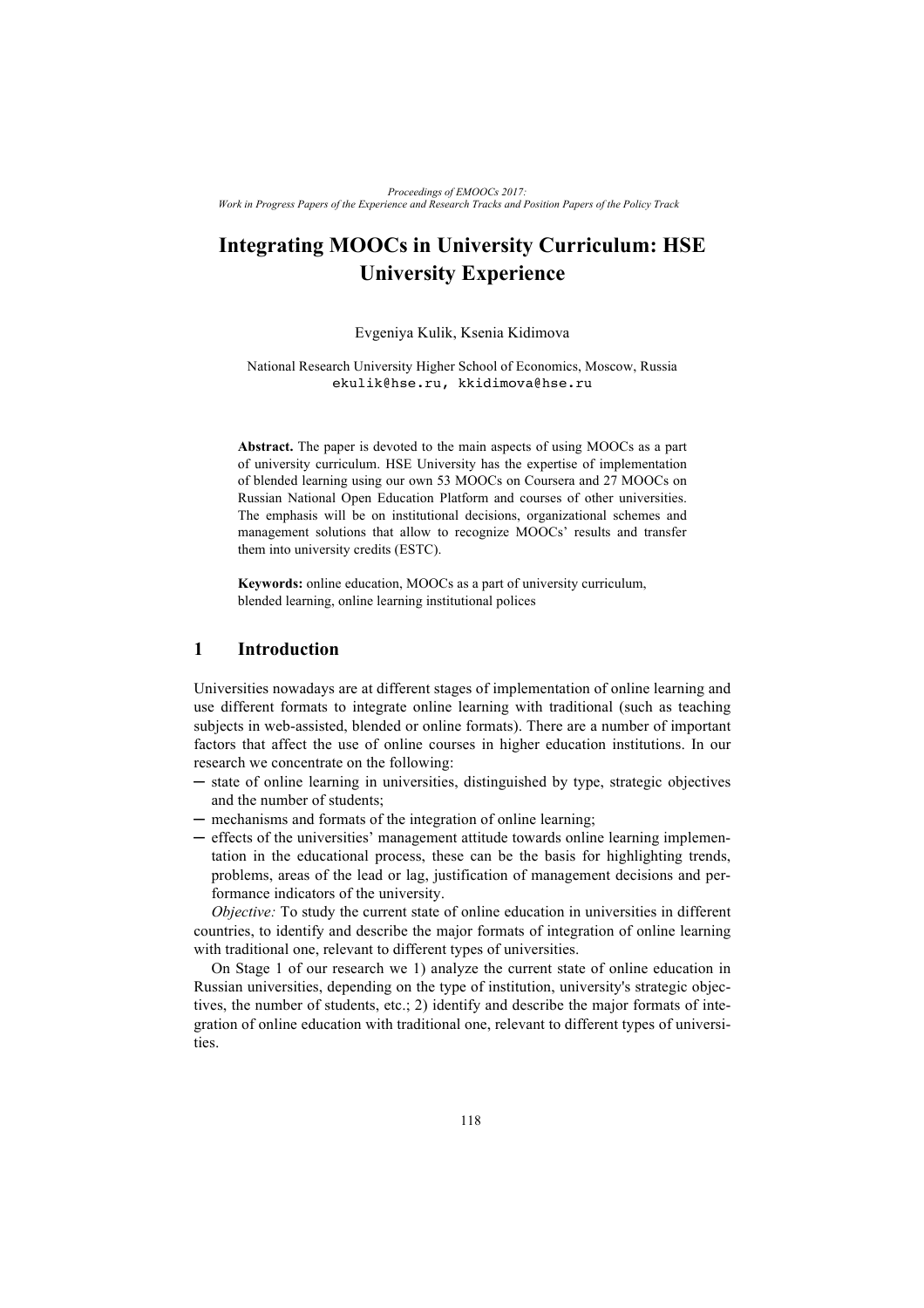# **2 Online Learning in Russia: the dramatically changing landscape**

Having started actively penetrating the traditional education system since 2011 [1], MOOCs have extended their influence on education systems around the world. By 2015, at least about 40% of HEIs in Europe were having MOOCs or planning to develop MOOCs soon [2]. Since 2013, leading universities in Russia have also joined the process of approbation of this new educational format, developing their own MOOC courses and studying the possibilities for using MOOCs in their educational process. Russian professional education society also attempted to institutionalize these new educational practices, including implementation of «National Open Education Platform» (NOEP project, openedu.ru), improvement of the existing regulatory framework at the state level, as well as creation a new project "Modern digital learning environment". The latter has been launched by the Ministry of Education in autumn 2016, and aimed on creation and development of public services and integration solutions in the field of online education, regulatory support for the development of online learning, and creation of systems assess of the quality of online courses [3].

#### **2.1 The current state of eLearning in Russian HEI**

Taking a closer look at Russian universities we found out that they differ significantly from the point of view of implementation of new technologies in general and attitude towards MOOCs and eLearning in particular. Depending on whether a HEI itself is a creator of MOOCs, and how actively it's using online courses in educational process, Russian universities can be divided into three major groups.

Group 1. Leading universities, they are among the top of national ratings, participate in the Russian Academic Excellence Program 5-100 [4]. It can be both large classical universities, and specialized middle-sized universities (medical, technical). These universities follow the advanced international trends, are open to innovative solutions, actively implement new technologies. On the one hand, openness, internationalization, attraction of the best foreign scientists, teachers and students are stimulated and supported by the State. On the other hand, often the success of the use of online educational technologies is due to the active position of the university senior management. The universities of the first group are not only users of content, which is in our case online courses produced by other universities, but invest in developing inner regulatory framework for MOOCs implementation and approbating different MOOCs integration models. And in addition to that – they are creating their own online courses, placing them on the world's leading platforms, such as Coursera and EdX, and on the Russian National Open Education Platform.

Group 2. Higher education institutions that actively develop online technologies on campus, and are ready to include some MOOCs provided by other HEIs in their curricula, as well as offer several online courses at the national level, in particular for postgraduate education and adult education programs. They become users of online courses from some global platforms and NOEP, conclude Network Contracts (see section 1.2) with Russian universities – MOOCs providers, and use MOOCs in their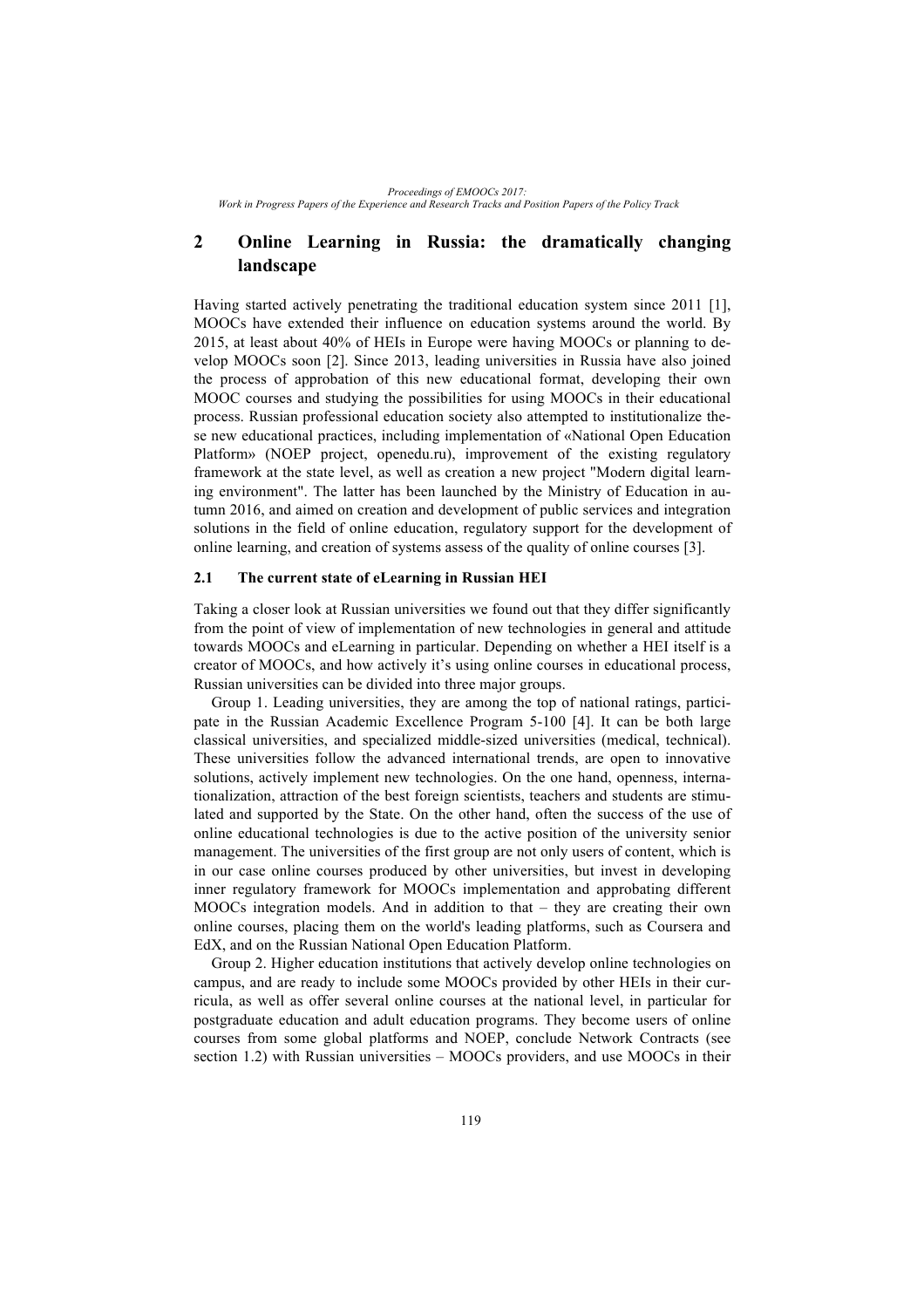educational process. These universities demonstrate willingness to adapt their internal regulatory framework so that it allows the implementation of innovative educational formats, including the use of online courses of other universities as a part of the educational program.

Universities belonging to the Groups 1 and 2 are presented in the Table 1.

| 101 111 J                                                                 |                          |                |                                                   |                     |              |  |  |
|---------------------------------------------------------------------------|--------------------------|----------------|---------------------------------------------------|---------------------|--------------|--|--|
| <b>HEI</b>                                                                | Coursera                 | EdX            | <b>National Open</b><br><b>Education Platform</b> | <b>Universarium</b> | <b>Total</b> |  |  |
| <b>HSE University</b>                                                     | 53                       | $\overline{a}$ | 27                                                | 1                   | 81           |  |  |
| Moscow<br>Institute<br>of<br>Physics and Technology<br>(State University) | 30                       |                | 19                                                | 1                   | 42           |  |  |
| National Research Nu-<br>clear University MEPhI                           | 19                       | 5              |                                                   | 3                   | 27           |  |  |
| <b>ITMO University</b>                                                    | $\overline{\phantom{0}}$ | $\mathbf{1}$   | 22                                                |                     | 23           |  |  |
| Saint Petersburg State<br>University                                      | $\overline{2}$           |                | 19                                                |                     | 21           |  |  |
| Moscow<br>Lomonosov<br><b>State University</b>                            |                          |                | 21                                                |                     | 21           |  |  |
| Tomsk State University                                                    | 18                       |                |                                                   |                     | 18           |  |  |
| Peter the Great Saint-<br>Petersburg Polytechnic<br>University            | 1                        |                | 16                                                |                     | 17           |  |  |
| Ural Federal University                                                   | $\overline{\phantom{0}}$ | 1              | 15                                                |                     | 16           |  |  |
| National University of<br>Science and Technology<br><b>MISiS</b>          |                          |                | 15                                                |                     | 15           |  |  |
| Federal<br>Eastern<br>Far<br>University                                   |                          |                |                                                   | 14                  | 14           |  |  |
| Novosibirsk State Uni-                                                    |                          |                |                                                   |                     |              |  |  |

| Table 1. TOP Russian HEI by number of MOOCs on major international and Russian plat- |       |  |
|--------------------------------------------------------------------------------------|-------|--|
|                                                                                      | forms |  |

Group 3. Most universities that use web-supported courses in their educational process, but are not yet ready financially and organizationally to invest in innovative approaches to education. Conservatism and skepticism towards online education are manifested here, but low resources are also playing a significant role, the financial situation of these universities is such, that they are unable to invest in new technologies and formats. At the same time, if the management of such universities receives adequate methodological guidance and assistance in legal and organizational support

The meanuel Kant Baltic and The Contract of the Contract of the Contract of the Pole in the Pole in the Pole in the Pole in the Pole in the Pole in the Pole in the Pole in the Pole in the Pole in the Pole in the Pole in th

5 - - - - - 5

**Total 125 7 154 21 307**

versity

Immanuel Kant Baltic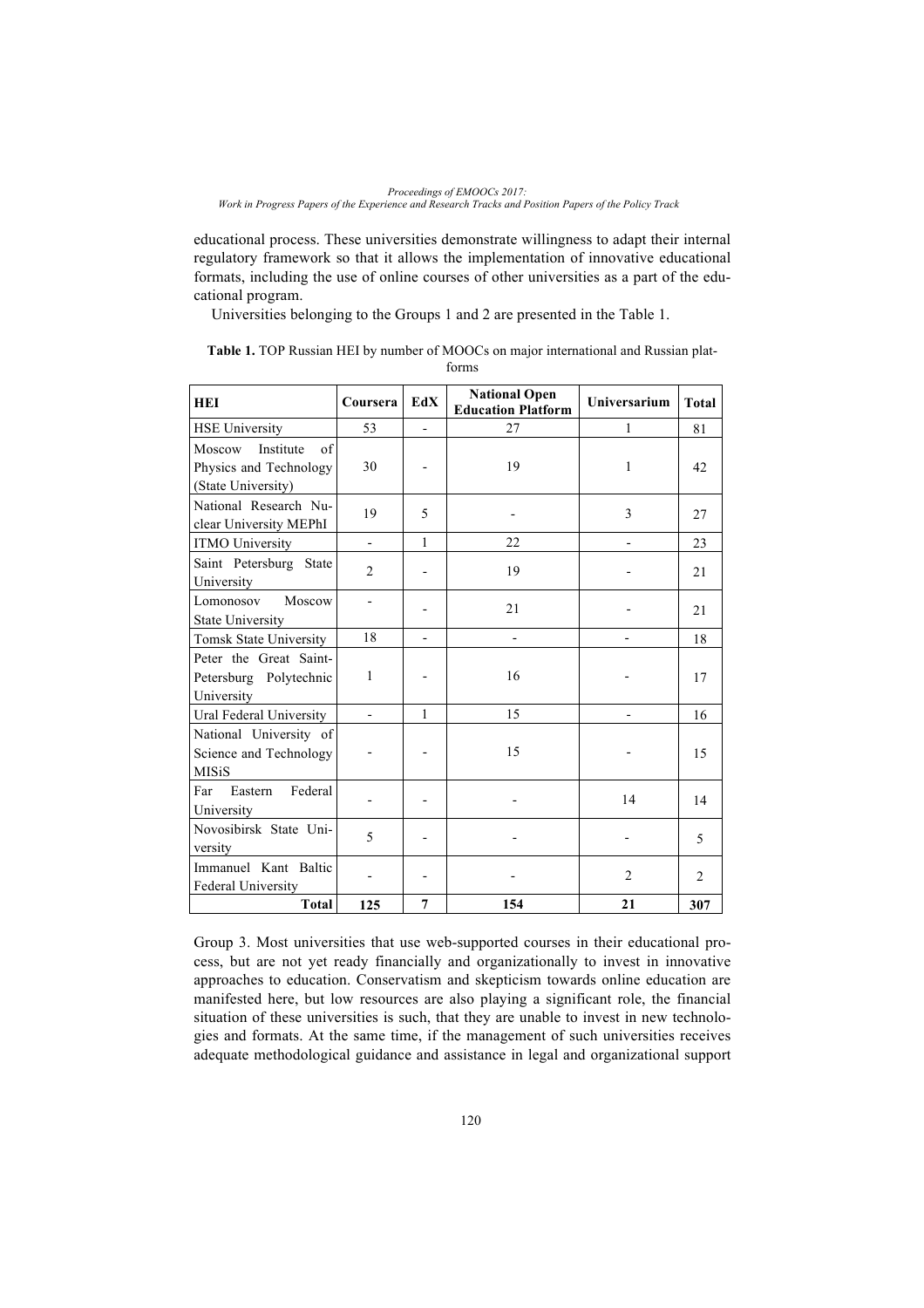of the process, we see the first examples of how old concepts and approaches give way to new ones, that take into account modern technologies. Including, some universities of the group 3 have recently realized the need for higher quality education in a number of disciplines and sometimes a shortage of necessary specialized professional teachers as well. These reasons moved some of them to take the first steps establishing cooperation with universities of NOEP project.

# **2.2 Russian National Open Education Platform (NOEP project)**

Following the general trend of other European countries establishing national platforms such as FUN www.fun-mooc.fr in France, MiriadaX https://miriadax.net in Spain, FutureLearn www.futurelearn.com in Great Britain, UniversitePlus www.universiteplus.com in Turkey and some others, 8 Russian leading universities cooperated in 2014 to develop a National Open Education Platform openedu.ru. It launched in September 2015 with about 34 MOOCs, and had rapidly grown (see Fig. 1. and Fig. 2.) during the next 18 month to reach the amount of 154 MOOCs with about 1 million enrolments by April 2017.



**Fig. 1.** MOOCs, placed on National Open Education Platform in 2015-17, pcs.



**Fig. 2.** Total enrollments to the MOOCs, placed on National Open Education Platform in 2015- 17, ppl.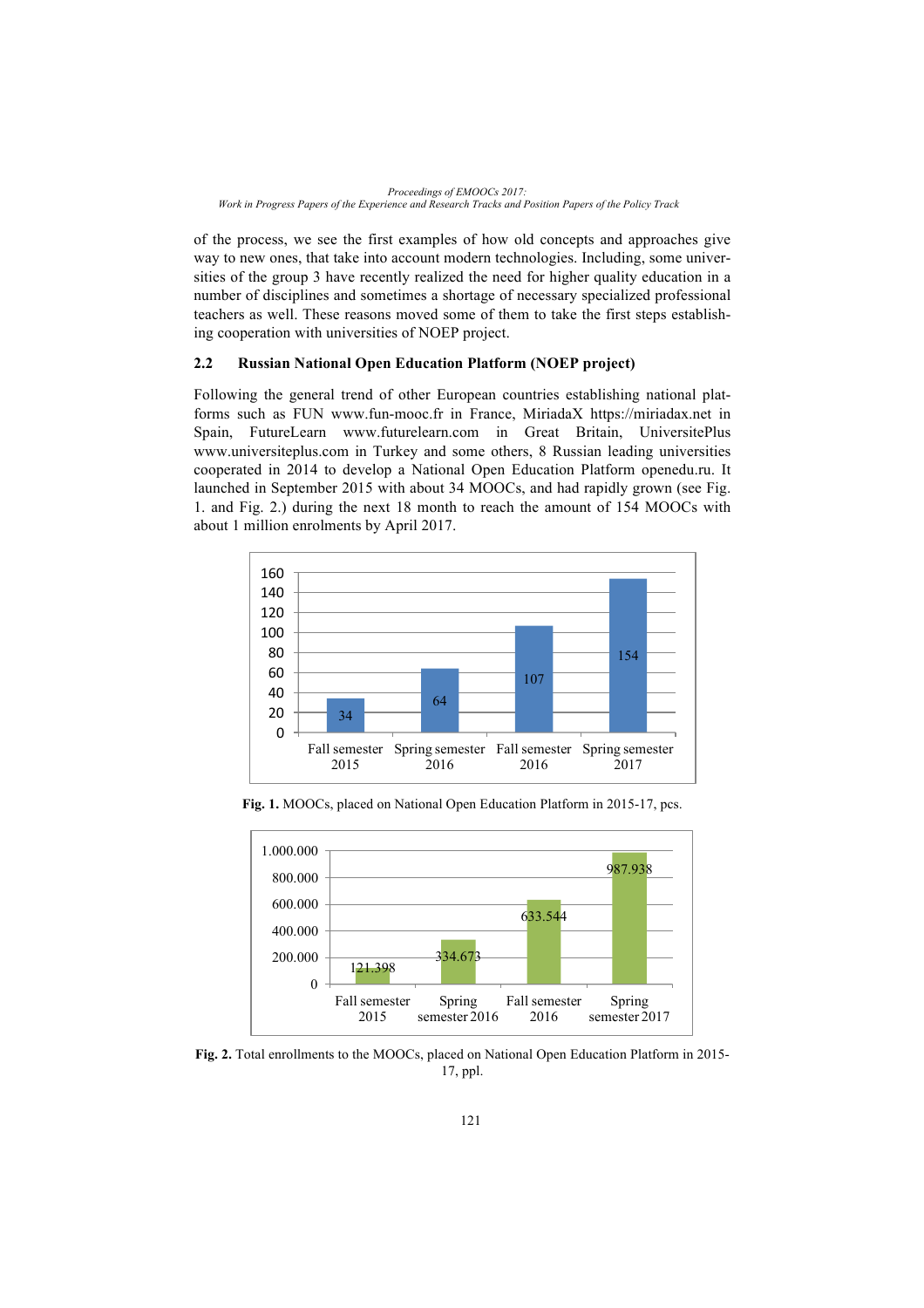From the very beginning the NOEP project was supported by the Russian Ministry of Education, and the Minister of Education has emphasized its mission to involve universities all over Russia into new educational practices, to support the quality of education and the equal minimum standards for all university courses.

Along with general support and promotion of the idea of quality and available online education through MOOCs, NOEP project developed two important initiatives that are positively changing the landscape and the framework of eLearning in Russia. The first initiative has to do with quality standards and requirements that are applied to each MOOC produced for National Open Education Platform: the requirements concern both the presentation format of course core materials (video lectures) and the evaluation system, which involves assessing the competencies declared in the course program. Thus, formalized requirements for courses within the NOEP project allow to guarantee a certain level of quality, helping HEIs to overcome certain prejudices towards MOOCs. In addition, the requirements agreed by eight universities of NOEP assume that a certificate of successful completion of an online course on NOEP can be issued to the participant only on the condition that the exam passes successfully in the proctoring mode, which guarantees protection against cheating and confirms that the certificate was issued to the very person, who mastered this course.

The second initiative affects the formal legal aspects of interaction between higher education institutions, in particular, with the active participation of HSE University lawyers, a "Network Contract" format agreed by eight universities has been developed. Now on the basis of this "Network Contract" all Russian HEIs can include MOOCs from National Open Education Platform in their university curricula, guide students to study, support students during their MOOC-study and eventually receive statements with student grades from a University providing this MOOC on NOEP.

#### **2.3 Institutional cooperation in the framework of NOEP project**

The preliminary work done by 8 universities – founders of NOEP project together with conceptual support of the HEI implementation of eLearning by the Russian Ministry of Education made a solid base which actually allows MOOCs to be integrated directly into the educational process of all Russian universities. Since 2015/16 academic year universities in Russia started to approbate the new format of education and inter-university cooperation. During 2015-2016 more than 30 Russian universities have concluded memorandums of intent with National Open Education Platform, thereby assuming the obligation to rework internal regulatory documents in such a way that it becomes possible to recognize MOOCs' results and transfer them into university credits (ESTC).

HSE University being the leading university both by number of courses (27 out of 154 total) and number of enrolments (293,000 out of 988,000 total) on National Open Education Platform has by now gained some experience of cooperation with universities using Network Contracts. Universities that intend to use MOOCs in their curriculum refer to all three groups highlighted in section 1.1 - these are both the market leaders creating their own MOOCs and "recipient" universities that are more or less actively involved in working with new educational technologies, and this is the first experience of such cooperation almost for all participants.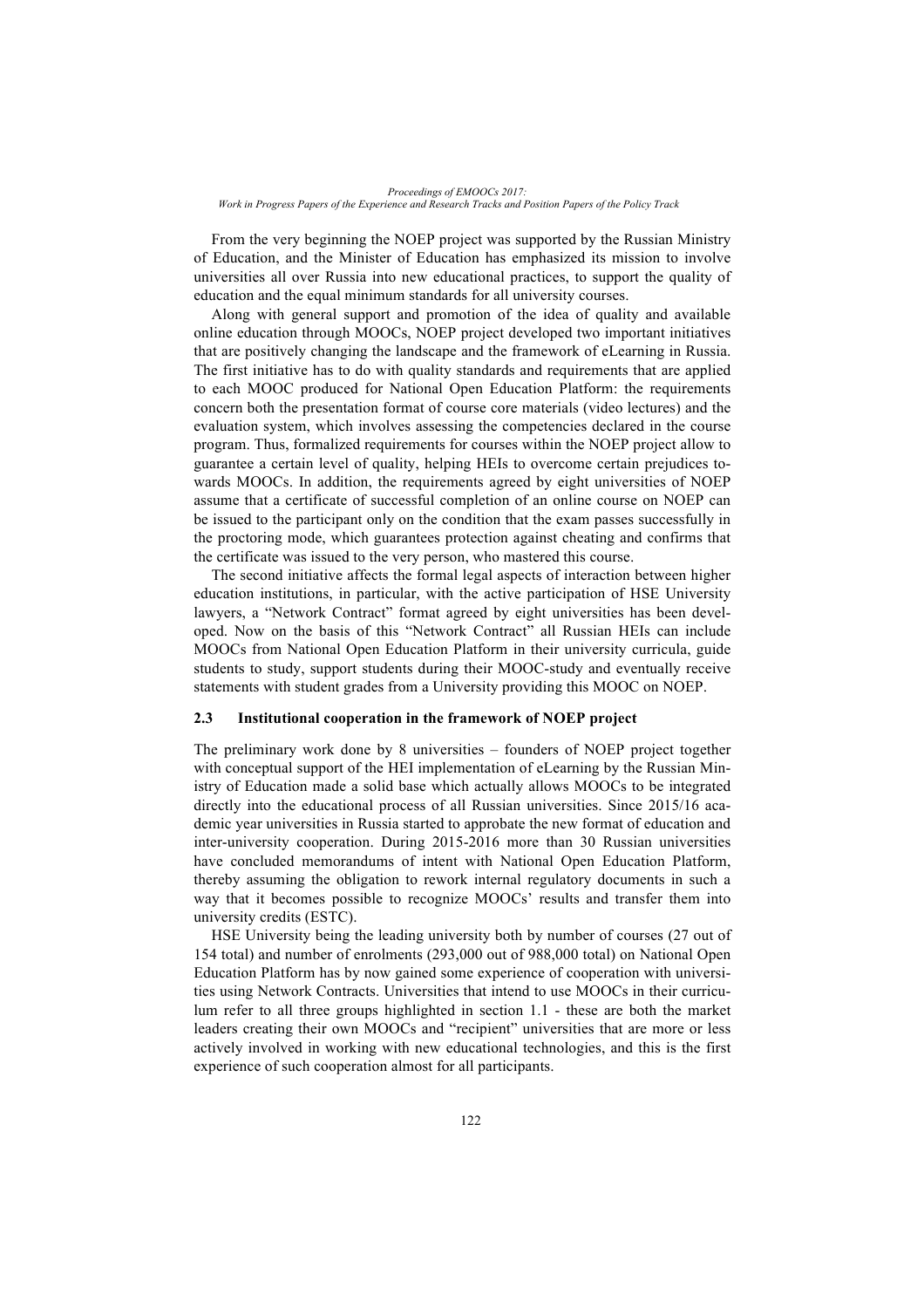From 2015 HSE University provided MOOCs for 250 students from 4 Russian universities (4 Network Contracts were signed in 2015, 3 and 2 more in spring and fall semester of 2016 respectively). These students took 6 disciplines, and their academic results were as follows: 68% passed on the first attempt, 32% retakes. When we get a closer look at the students educational patterns and results, it turned out that up to 30% of students are poorly motivated and do not start studying online course materials or dropped out after a few first weeks. These students require significant additional assistance or curriculum office's or program manager supervisor's support to go through the MOOC successfully. As HSE University has 6 more Network Contracts for the spring 2017 semester and 450 students are currently taking our MOOCs on NOEP, we improved the way we support our recipient-universities, making the cooperation more intensive to inform the partners about the intermediate educational results of their students in good time. To study the motivation of MOOC students and to develop of adequate methods of their support will require some additional research and exchange of experience with colleagues from different universities having similar MOOCs' experience.

# **3 How the HSE University integrates MOOCs into its curriculum: the first results**

We started the current research from our home university (National Research University Higher School of Economics (HSE), Moscow), in TOP-10 on Coursera by the number of online courses; HSE includes МООСs into its curricula since 2013. For this purpose, the University has developed a regulatory framework, in accordance with which its schools can make decisions about credit transfers for МООСs. These can be of HSE University or other universities' MOOCs available on major open educational platforms, such as Coursera, EdX, Futurlearn, ect. The goals of integrating MOOCs into HSE university curriculum is to improve the quality of our educational programs by including courses which allow to achieve specific tasks with limited resources, for example:

- ─ a course, which is non-core for HSE, delivered by a university leading in the subject;
- ─ specialized course in English;
- ─ a niche course with unique content, delivered by a professor, whom we can't get to our campus;
- ─ optimization of logistics of the educational process due to the transfer of some parts of the course into a blended format. This could be a topical issue for universities with a disperse campus, several buildings of which are located in different parts of the city.

Unlike Juan Antonio Martínez and Joaquim Campuzano from Universitat Autònoma de Barcelona who suggest that the MOOC will not be generated from scratch, but based on a prior SPOC course [5], HSE University moves the other way round. We produce high quality MOOCs for leading platforms, and then let our academic supervisors and academic advisory boards choose the best MOOCs suitable for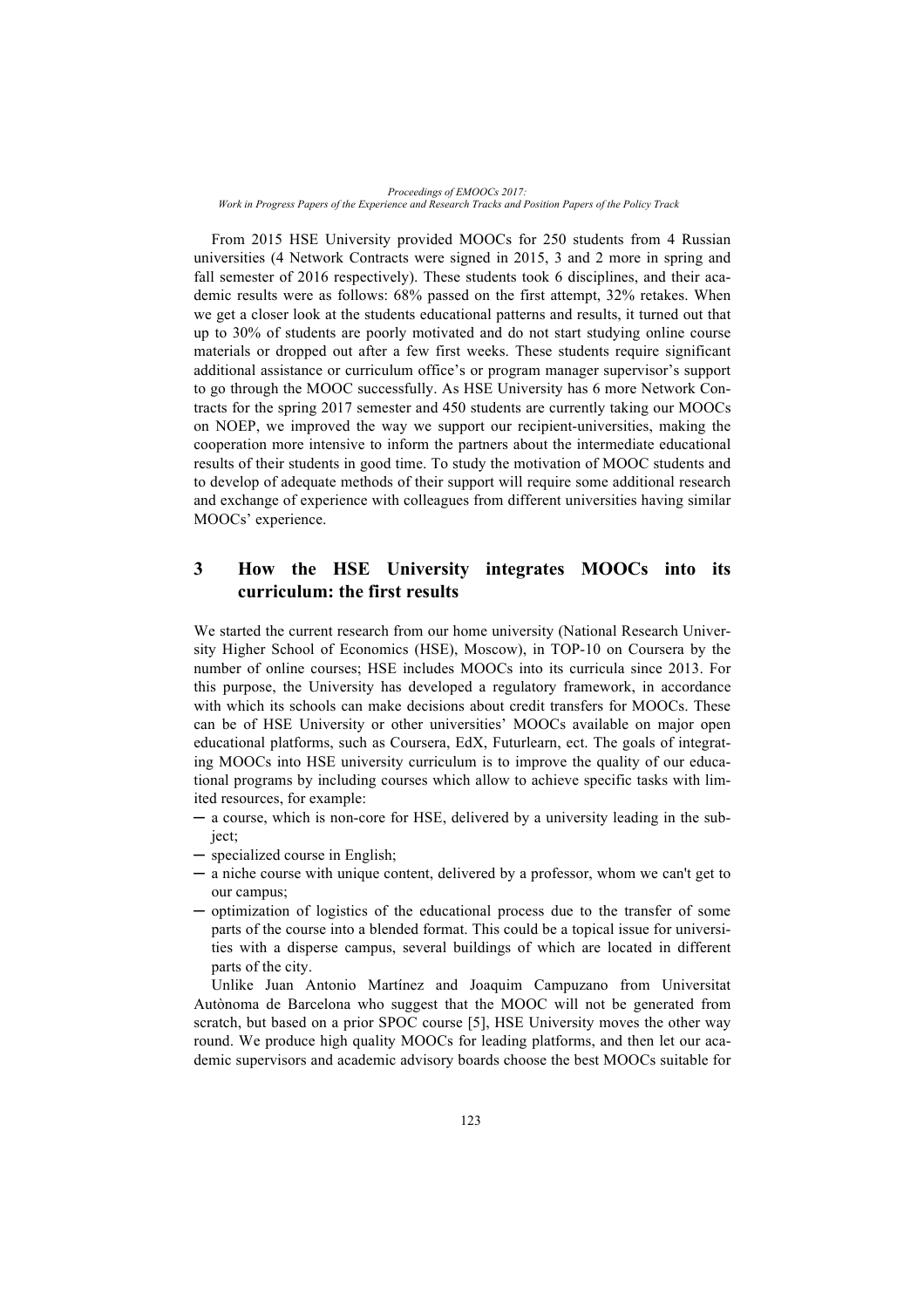their programs. In addition to that, they can determine the format in which this MOOC will be implemented inside our university - whether it will be an independent fully online course, whether it will be used as part of a blended course or whether it will be adapted to the SPOC format for students studying online on HSE intra-University MOODLE platform. At this point producing MOOCs is not cost-effective, but at this point the strategic vision forces financial reasons give way to arguments of quality and development of better educational formats to move forward to keep pace with the world's leading universities.

#### **3.1 Background and regulatory framework**

In the academic year 2013/14, the HSE Schools for the first time had the opportunity to include online courses in the educational process due to the fact that HSE created a standard framework (HSE Regulations on Academic Mobility) that regulated the use of MOOC in the educational process. The main tool was the list of recommended courses from Academic heads of educational programs. In the academic year 2014/15, MOOCs were included for the first time in the curricula of 3-5% of students, mainly the faculty of management.

Since 2016/17 academic year, in accordance with the decision of HSE Academic Council, online courses have become a mandatory element for all educational programs. This decision was extended to the head campus in Moscow and to all regional HSE campuses in St. Petersburg, Nizhniy Novgorod and Perm. By the end of 2016, 154 out of 207 full-time bachelor and master programs have included at least one MOOC in students' individual curricula. The decision of the Academic Council provided considerable flexibility in terms of the MOOCs integration format - a course that is studied in online format may be mandatory, elective, additional or adaptive. Moreover, by the decision of the academic head and the academic board of the educational program, MOOCs can be included in blended format, partially or completely replacing the lecture part of the individual offline courses.

Currently HSE University has two mechanisms of enabling MOOCs into student educational plans: 1) At the request of the student, when he/she chooses a MOOC and get credentials for it, in this case the academic supervisor of a program decides whether to consider this course. 2) "White list" - the list of courses with credits for each of them, prepared and opened to access by the academic supervisor of each educational program. In this case, the course certificate is guaranteed to be credited.

For 2016-2017 academic year HSE University included over 350 MOOCs into its curricula, of which 57 MOOCs are HSE University online courses on Coursera and Russian National Open Education Platform. MOOCs are included into the educational plans of 11000 HSE students.

#### **3.2 First results of internal HSE data analysis**

Based on existing internal data we are analyzing the following: 1) What types of courses, the schools offer students to study in the format of MOOC (compulsory, adaptive, electives, etc.); 2) Whether the strategy of schools in the selection of the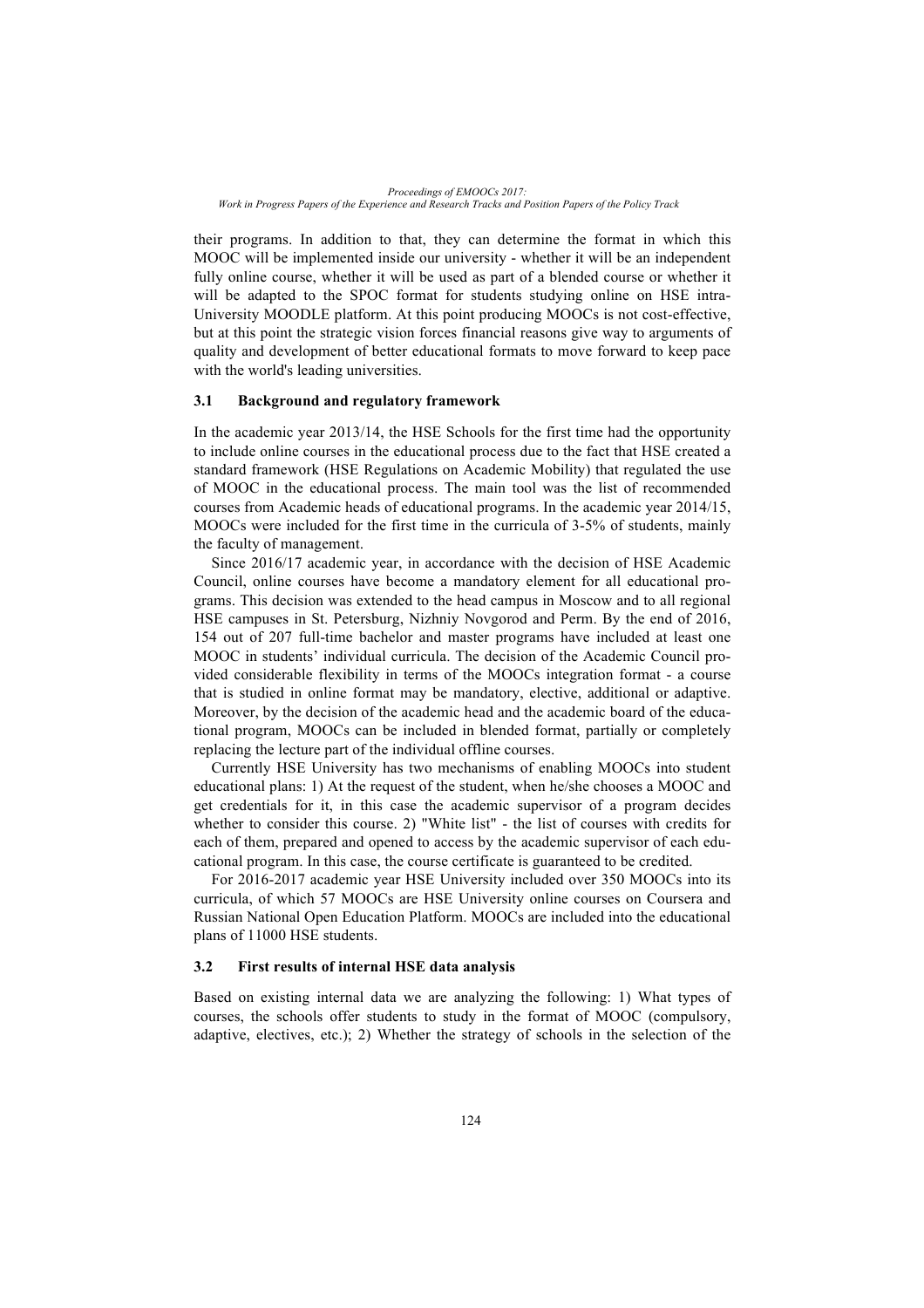*Work in Progress Papers of the Experience and Research Tracks and Position Papers of the Policy Track*

MOOC type is related to the field of study; 3) Typical difficulties of students, their satisfaction rate.

In order to find answers to these research questions, data from several sources were used:

- the results of monitoring surveys organized by HSE Center for Internal Monitoring;
- analysis of a series of in-depth interviews with different categories of staff and students involved in the process, among them were academic heads of educational programs, program coordinators and curricula managers, deans and vice-deans of schools, students – representatives of the Student council, speaking on behalf of their fellow students;
- following the results of the fall semester of 2016, a strategic session with the heads of educational programs was held, aimed at analyzing the intermediate results, discussing bottlenecks and finding optimal solutions and recommendations that could make the MOOCs' integration process more harmonious and effective for each educational program.

# **What types of courses, the schools offer students to study in the format of MOOC.**

A flexible approach was taken by most educational programs that built MOOCs into its curriculum so as to maximize the educational experience of students, taking into account both the specifics of the professional sphere and the level of students' knowledge. More than 60% of educational programs preferred the format of integration, which allowed to expand the list of existing elective courses. Programs' academic councils consider it especially important for the expansion of professional diversity, while maintaining an acceptable level of expenditure.

# **Whether the strategy of schools in the selection of the MOOC type is related to the field of study.**

A preliminary analysis of the data obtained for the fall semester of 2016 does not yet allow us to reliably answer the question posed. By now we can only outline some general patterns. Humanities are more likely to integrate MOOCs in blended format, which allows a traditional offline exam, revealing competencies that are difficult to verify online. Computer science programs used mainly courses that allow students to study in more depth some specific topics or tools, in this case online programming assessments were fairly reliable verifying students' knowledge and skills. Programs taught in English, as well as programs in the field of international relations, international business and a some others, logically focused their attention on the choice of English-language courses from the leading universities in Europe and America.

Irrespective to the field of study, almost each educational program has faced the challenge of selecting MOOCs out of hundreds of courses presented on international platforms, and the main problem appointed by Academic heads was to assessing the quality of each MOOC. In this regard, within HSE University arise a request to create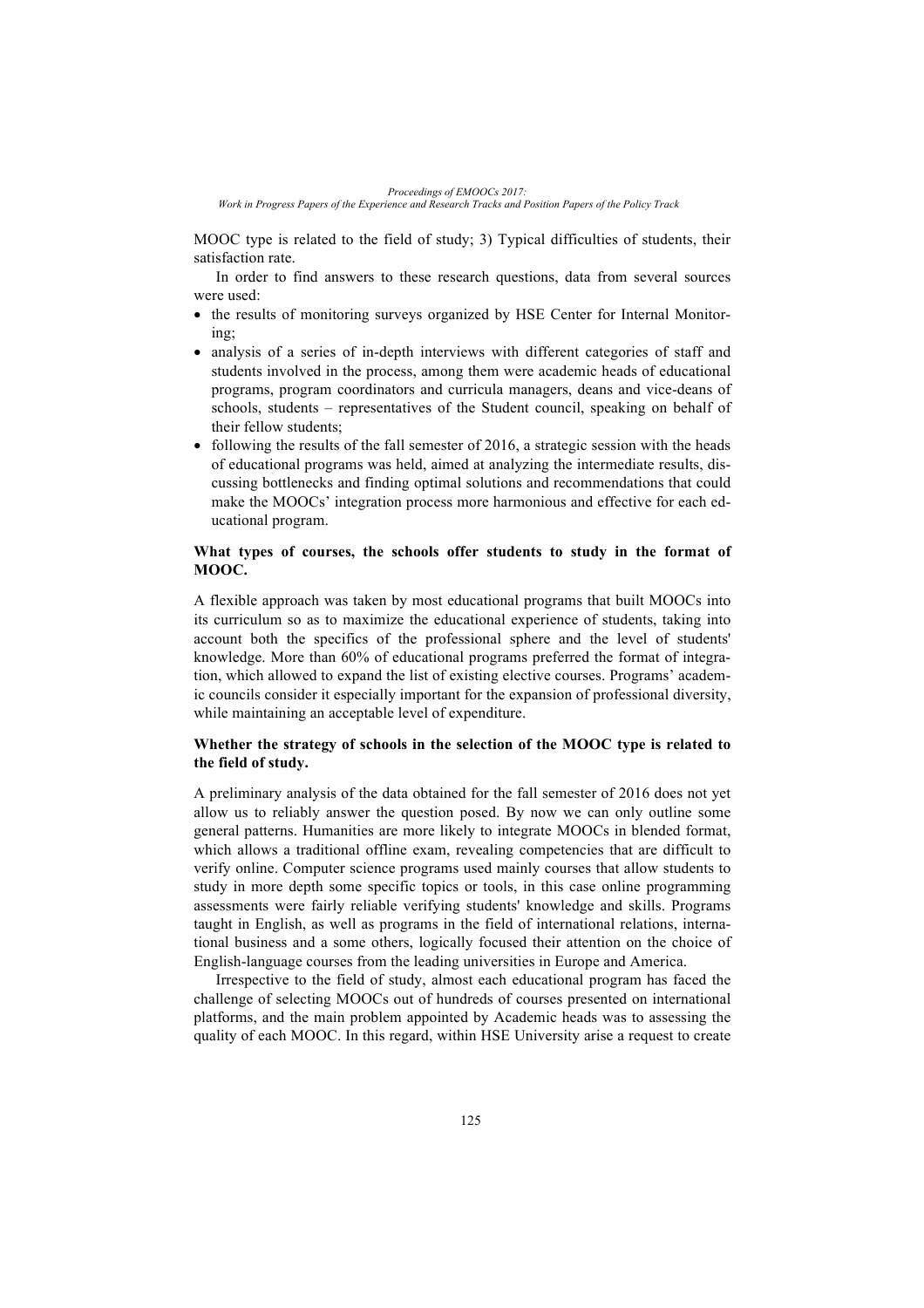a unified system for selecting MOOCs and assessing the quality of external MOOCs selected for integration in university curriculum.

#### **Typical difficulties of students, their satisfaction rate.**

Surveys of HSE Center for Internal Monitoring have shown that students are ambiguous about the changes that are taking place in the university. Only 59% of HSE fulltime students were fully aware about the details of the resent innovation in HSE educational process – "each student can now add an online course or MOOC in his/her individual curriculum (for example, a course from the Coursera platform or the NOEP). Nevertheless the overall students' assessment of these innovations has been more positive, as about 71% of students assess the possibility of including MOOCs absolutely positively and positively - pointed 4 and 5 on a scale of 1 to 5, where "1" - these changes for the learning process are definitely negative, "5" certainly positive (see Fig. 3.).



**Fig. 3.** HSE students' attitude towards including MOOCs in curriculum

HSE students also noted several important features of MOOCs that distinguish them from the traditional educational process.

- MOOCs give students greater freedom in terms of distribution of their time and flexibility for self-organization of the learning process at a convenient pace. Students who study at the NOEP claim that the weekly deadlines (assignments in many courses for the NOEP should be submited regularly, and deadline is tough) became an obstacle to them for comfortable studying the course, the tension was greater than in most of the full-time courses.
- In the perception of students, MOOCs are "torn off" from direct communication with the instructor, often students do not receive individual feedback they got used to; clarification of difficult aspects and complex topics took more time than with face-to-face consultations and seminars.
- Also, students noted that in some cases, when MOOCs were integrated in the blended format and accompanied by seminars or practical exercises, the contents of these two parts did not always smoothly complement each other.